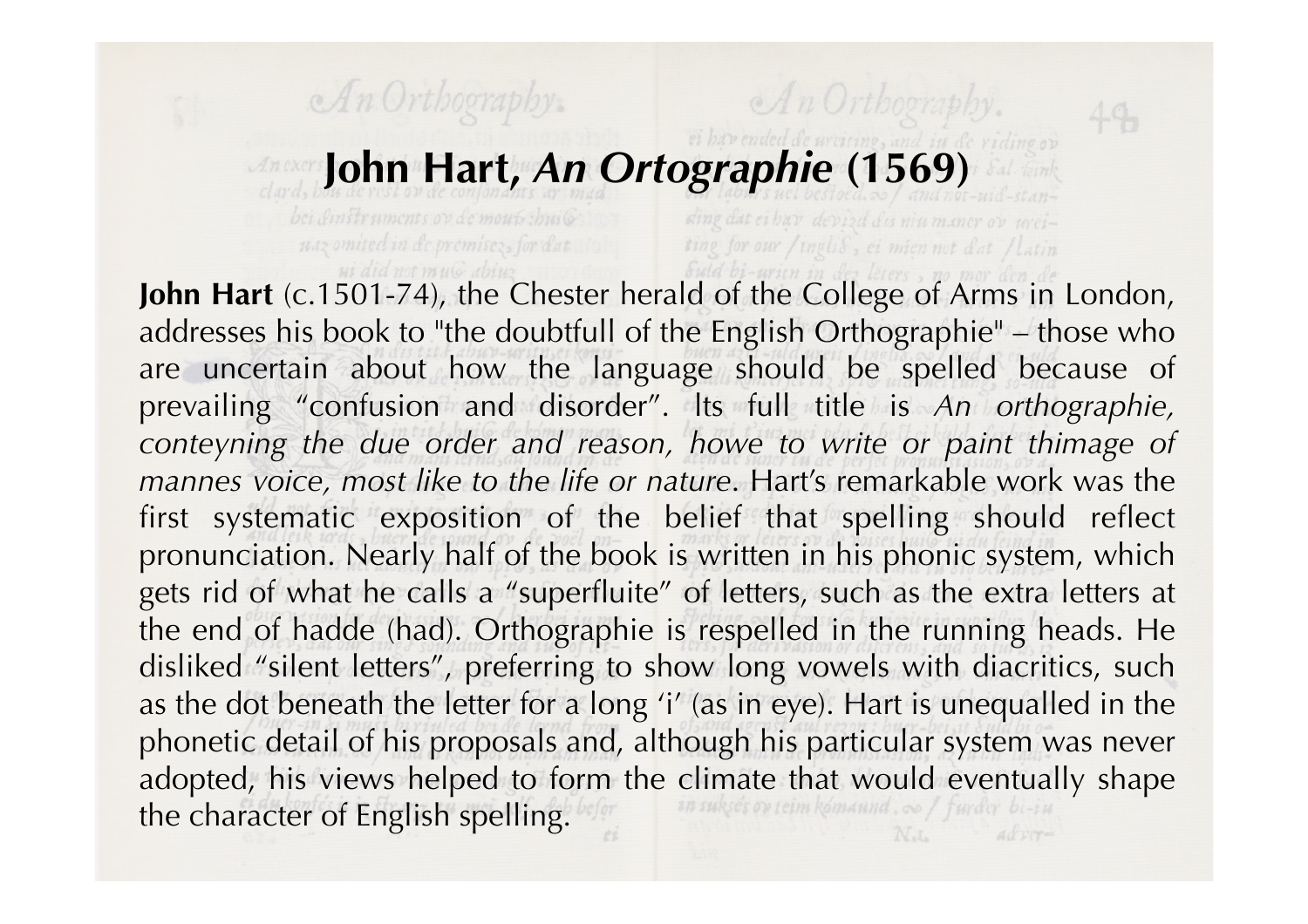

An exersiz or dat hui G iz sed: huer-in iz declard, hou de rest on de consonants ar mad bei dinstruments ov de mouts : buils uaz omited in de premisez, for dat ui did not muG abiuz  $dcm.Cap.vq.$ 



n dis tits abuv-uritn, ei konsider ov de i, in exersiz, & or de u, in instruments: de leik ov de Disintits, buile de komon man; and mani lernd, du sound in de

uld not fink it mit to ureit dem, in doz and leik urds, huer de sound ov de voël onli, me bi as uel doued in our spile, as dat or de diphtiong iuzd ov de riud: and so far ei alou observasion for derivasions. o hierbei iu me persev, dat our sings sounding and ius of letters, me in proses ov teim, bring our hol nasion tu on serten, perfet and zeneral speking. co /huer-in Simust biriuled beide lernd from teim tu teim. o / and ei kan not blam ani man tu fink dismaner ovniu urciting Stranz, for ei du konfes it iz stranz tu mei self, doh befor 6、 一、  $\mathfrak{c}$ 

An Orthography. ei havended de urciting, and in de riding ov diz biek, et dout not bod in and ei Sal teink our laburs uel bestoed.co / and not-uid-standing dat ei hav devizd dis niu maner ov ureiting for our / inglis, ei mien not dat / latin Suld bi-uritn in dez leters, no mor den de / grikor / hebriu, neder uld ei urcit t'ani man ov ani Stranz nasion in dez leters, but buen azei-uld ureit / inglis.co/ and azei-uld gladli konterfet hiz spiG uid mei tung, so-uld ei hiz ureiting uid mei hand.co / iet huo kuld let mi t'iuz mei pen de best ei kald, derbei taten de suner tu de perfet pronunsiasion, ovani stranz spiG : but urciting /inglis, ui me (az is sed) iuz for cwi stranz urd, de sam marks or leters ov de voises buils ui du feind in Spis midout ani-uder regard tu Sio bei-ureiting buens de-wid iz boroed, den az ui du-in speking. o / for suG kuriozite in superfluz leters, for derivasion or diferent, and so furts, iz de disordring and konfounding, ov ani-urciting: kontraritu de lau-ov de perfeksion derof, and agenst aul rezon : huer-bei, it Suld bi obedient untu de pronunsiasion, az tu hir ladiand mistres : and so, dd or diminis az Si Saul in sukse's ov teim komannd. oo / furder bi-iu  $N_{\cdot L}$  $\frac{d}{dx}$ LAN